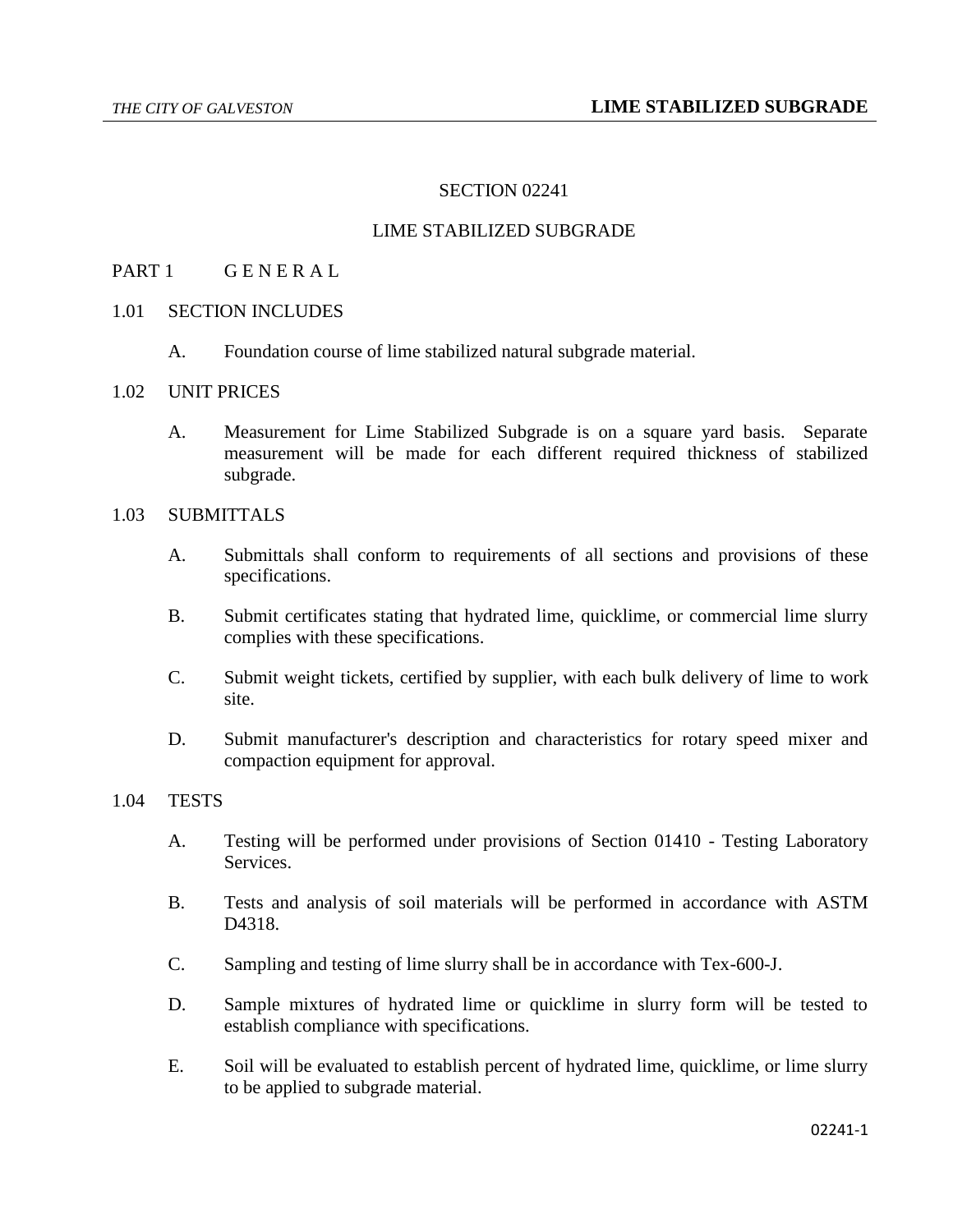F. Moisture-density relationship will be established on material sample from roadway, after stabilization with lime, in accordance with ASTM D698.

# 1.05 DELIVERY, STORAGE, AND HANDLING

- A. Bagged lime shall bear manufacturer's name, product identification, and certified weight. Bags varying more than 5 percent of certified weight may be rejected; average weight of 50 random bags in each shipment shall not be less than certified weight.
- B. Store lime in weatherproof enclosures. Protect lime from ground dampness.
- C. Quicklime can be dangerous; exercise extreme caution if used for the Work. Contractor shall become informed about recommended precautions in the handling, storage and use of quicklime.
- PART 2 PRODUCTS
- 2.01 WATER
	- A. Water shall be clean; clear; and free from oil, acids, alkali, or organic matter.
- 2.02 LIME
	- A. Type A Hydrated lime: Dry material consisting essentially of calcium hydroxide or mixture of calcium hydroxide and an allowable percentage of calcium oxide and magnesium hydroxide.
	- B. Type B Commercial lime slurry: Liquid mixture consisting essentially of lime solids and water in slurry form. Water or liquid portion shall not contain dissolved material in sufficient quantity to be injurious or objectionable for purpose intended.
	- C. Type C Quicklime: Dry material consisting essentially of calcium oxide. Furnish quicklime in either of the following grades:
		- 1. Grade DS: Pebble quicklime of a gradation suitable for use in the preparation of a slurry for wet placing.
		- 2. Grade S: Finely-graded quicklime for use in the preparation of a slurry for wet placing. Do not use grade S quicklime for dry placing.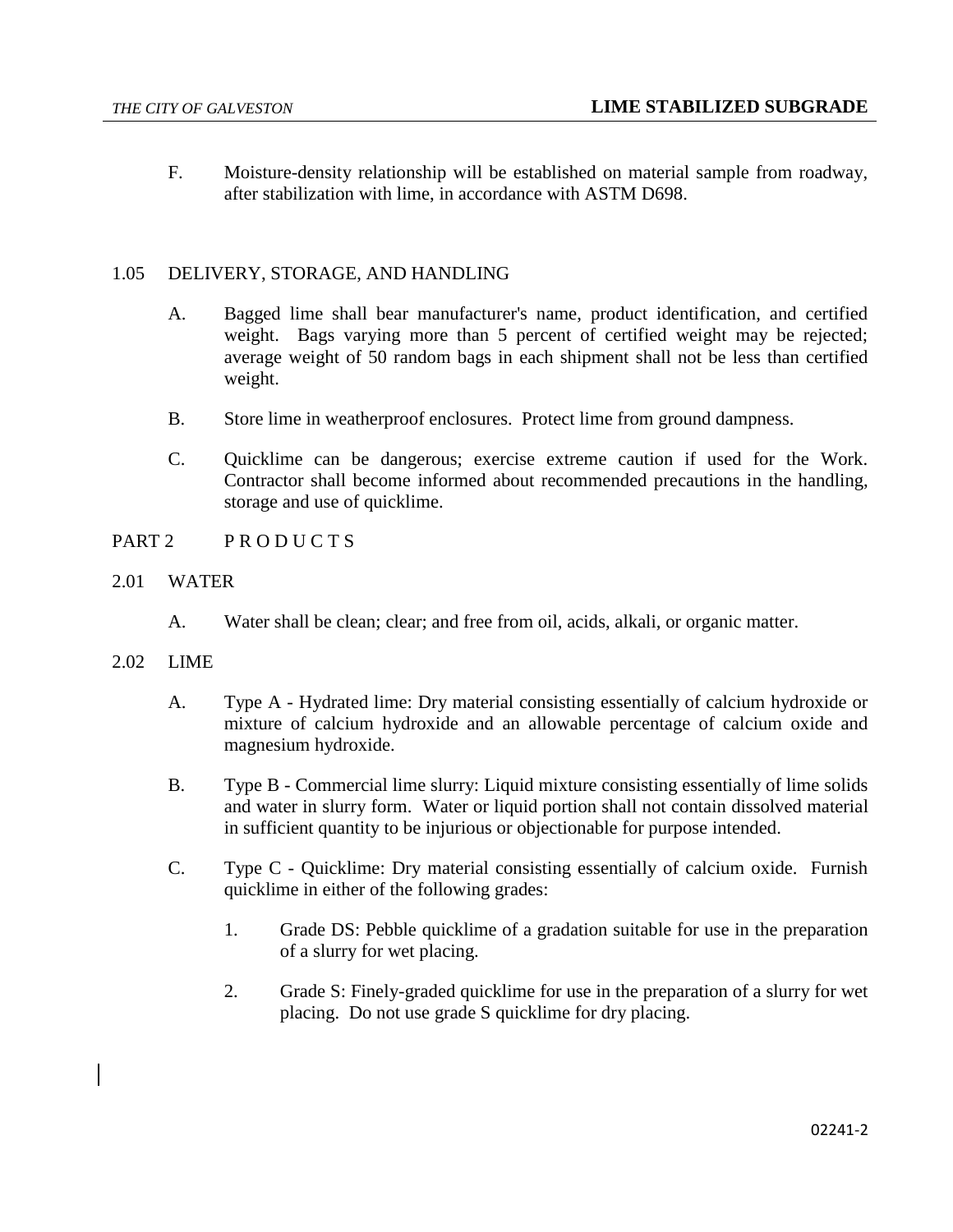| <b>CHEMICAL COMPOSITION</b>                               | <b>TYPE</b>              |                                       |                     |  |
|-----------------------------------------------------------|--------------------------|---------------------------------------|---------------------|--|
|                                                           | A                        | $\sf B$                               | C                   |  |
| Active lime content, % by weight Ca(OH) <sub>2</sub> +CaO | $90.0$ min <sup>1</sup>  | 87.0 min <sup>2</sup>                 |                     |  |
|                                                           |                          |                                       |                     |  |
| Unhydrated lime content, % by weight CaO                  | 5.0 <sub>max</sub>       |                                       | 87.0 min            |  |
| Free water content, % by weight H <sub>2</sub> O:         | 5.0 <sub>max</sub>       |                                       |                     |  |
| <b>SIZING</b>                                             |                          |                                       |                     |  |
| Wet Sieve, as % by weight residue retained:               |                          |                                       |                     |  |
| No. 6                                                     | $0.2 \text{ max}$        | $0.2$ max $^2$<br>$8.0 \text{ max}^3$ |                     |  |
|                                                           |                          |                                       |                     |  |
| No. 30                                                    | 4.0 <sub>max</sub>       | $4.0$ max $^2$                        |                     |  |
|                                                           |                          |                                       |                     |  |
| Dry sieve, as % by weight residue retained:               |                          |                                       |                     |  |
| $1$ – inch                                                | $\overline{\phantom{a}}$ | $\overline{\phantom{0}}$              | 0.0                 |  |
| $3/4$ -inch                                               |                          |                                       | 10.0 <sub>max</sub> |  |

| D. | Lime shall conform to following requirements: |  |  |  |
|----|-----------------------------------------------|--|--|--|
|    |                                               |  |  |  |

Notes:

1. Maximum 5.0% by weight CaO shall be allowed in determining total active lime content.

2. Maximum solids content of slurry.

- 3. Total active lime content, as CaO, in material retained on the No. 6 sieve shall not exceed 2.0% by weight of original Type C lime.
	- E. Lime slurry may be delivered to the job site as commercial lime, or may be prepared at the job site by using hydrated lime or quicklime. The slurry shall be free of liquids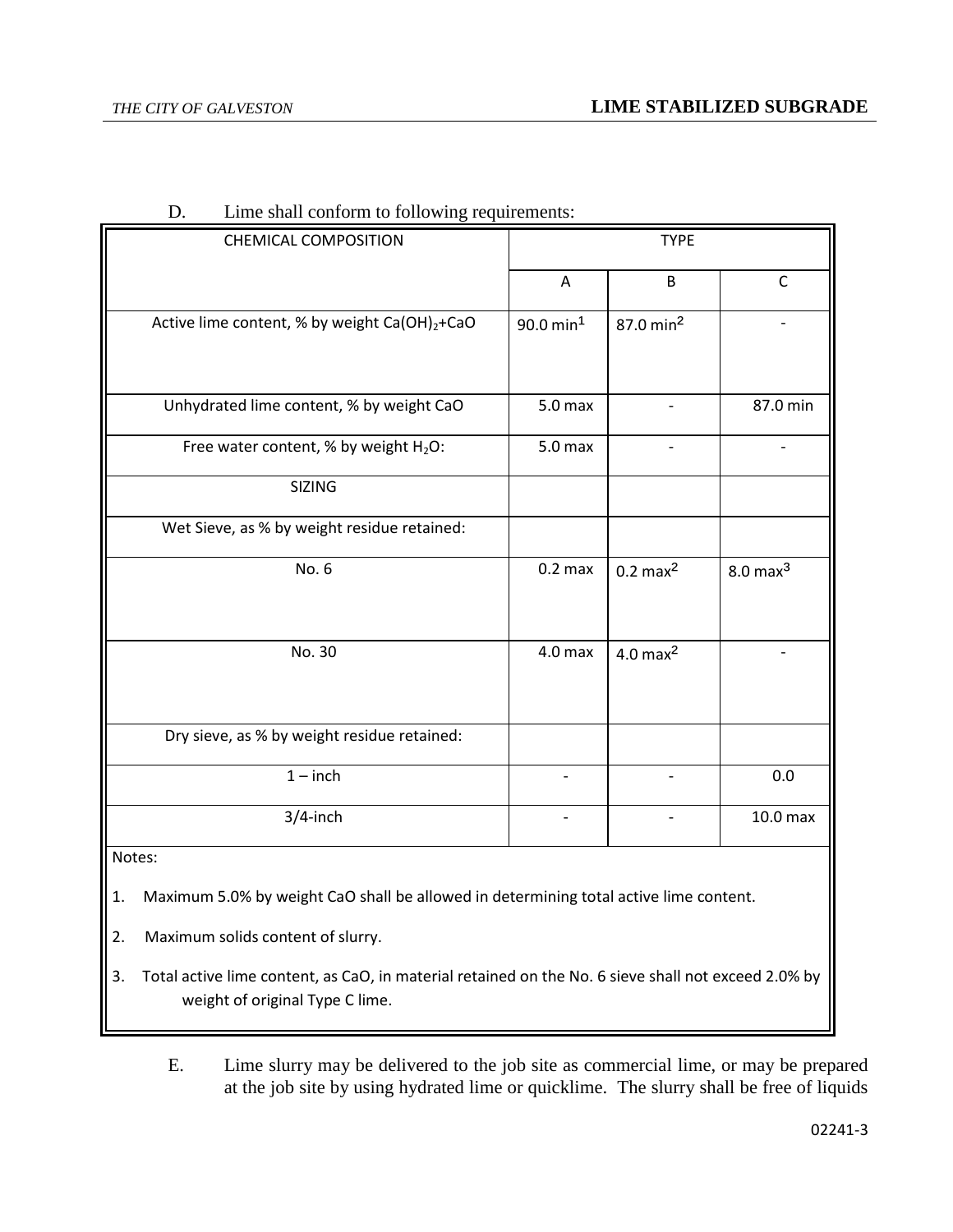other than water and shall be of a consistency that can be handled and uniformly applied without difficulty.

## PART 3 E X E C U T I O N

## 3.01 EXAMINATION

- A. Verify compacted subgrade is ready to support imposed loads.
- B. Verify subgrade lines and grades are correct.

## 3.02 PREPARATION

- A. Complete backfill of new utilities below future grade.
- B. Cut material to bottom of subgrade using an approved cutting and pulverizing machine meeting following requirements:
	- 1. Cutters accurately provide a smooth surface over entire width of cut to plane of secondary grade.
	- 2. Visible indication that cut is to proper depth.
- C. Alternatively, scarify or excavate to bottom of stabilized subgrade. Remove material or windrow to expose secondary grade. Correct wet or unstable material below secondary grade by scarifying, adding lime, and compacting. Obtain uniform stability.
- D. Proof roll subgrade prior to lime application.

#### 3.03 LIME SLURRY APPLICATION

- A. Mix hydrated lime or quicklime with water to form a slurry of the solids content specified. Commercial lime slurry shall have dry solids content as specified. Conform to cautionary requirements of Paragraph 1.05C concerning use of quicklime.
- B. Apply slurry with a distributer truck equipped with an agitator to keep lime and water in a consistent mixture. Make successive passes over measured section of roadway to attain proper moisture and lime content. Limit spreading to an area where preliminary mixing operations can be completed on the same working day.
- C. Apply so that dry subgrade will contain a minimum lime content of 5 percent by weight of dry subgrade unless otherwise instructed by Testing Laboratory.

#### 3.04 PRELIMINARY MIXING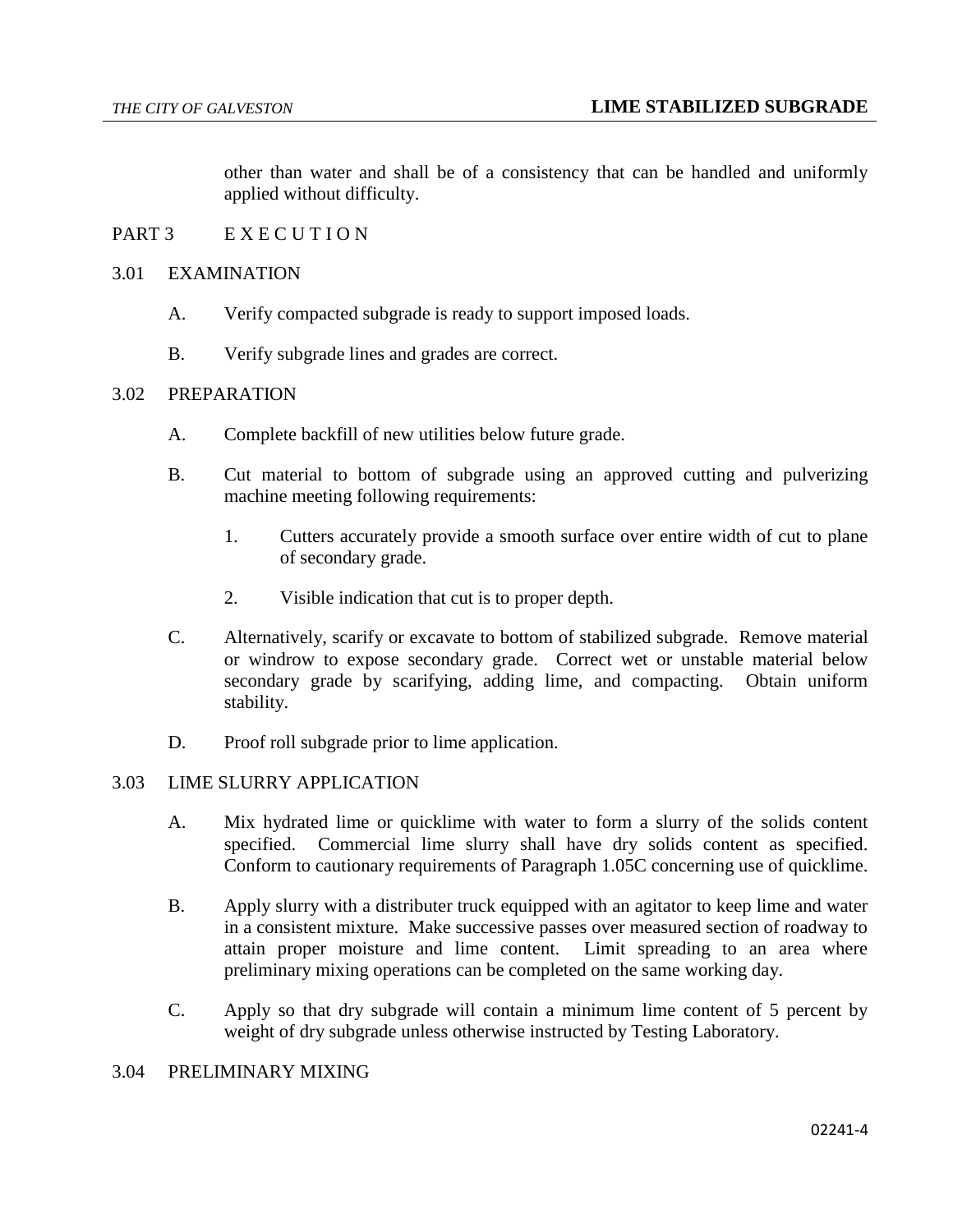- A. Do not mix and place material when temperature is below 40 degrees F and falling. Base may be placed when temperature taken in shade and away from artificial heat is above 35 degrees F and rising.
- B. Use approved single-pass or multiple-pass rotary speed mixers to mix soil, lime, and water to required depth. Obtain a homogeneous friable mixture free of clods and lumps.
- C. Shape mixed subgrade to final lines and grades.
- D. Eliminate following operations and final mixing if pulverization requirements of Paragraph 3.05C can be met during preliminary mixing:
	- 1. Seal subgrade as a precaution against heavy rainfall by rolling lightly with light pneumatic rollers.
	- 2. Cure soil-lime material for 3 days minimum. Keep subgrade moist during cure.

#### 3.05 FINAL MIXING

- A. Use approved single-pass or multiple-pass rotary speed mixers to uniformly mix cured soil and lime to required depth.
- B. Add water to bring moisture content of soil mixture to a minimum of optimum or above.
- C. Mix and pulverize until all material passes a 1-3/4-inch sieve; a minimum of 85 percent, excluding nonslacking fractions, passes a 3/4-inch sieve; and a minimum of 60 percent excluding nonslacking fractions passes a No. 4 sieve.
- D. Shape mixed subgrade to final lines and grades.
- E. Do not expose hydrated lime to open air for 6 hours or more during interval between application and mixing. Avoid excessive hydrated lime loss due to washing or blowing.

## 3.06 COMPACTION

- A. Aerate or sprinkle to attain optimum moisture content as determined by Testing Laboratory. Remove and reconstruct sections where average moisture content exceeds ranges specified at time of final compaction.
- B. Start compaction immediately after final mixing, unless approved by Owner's Representative.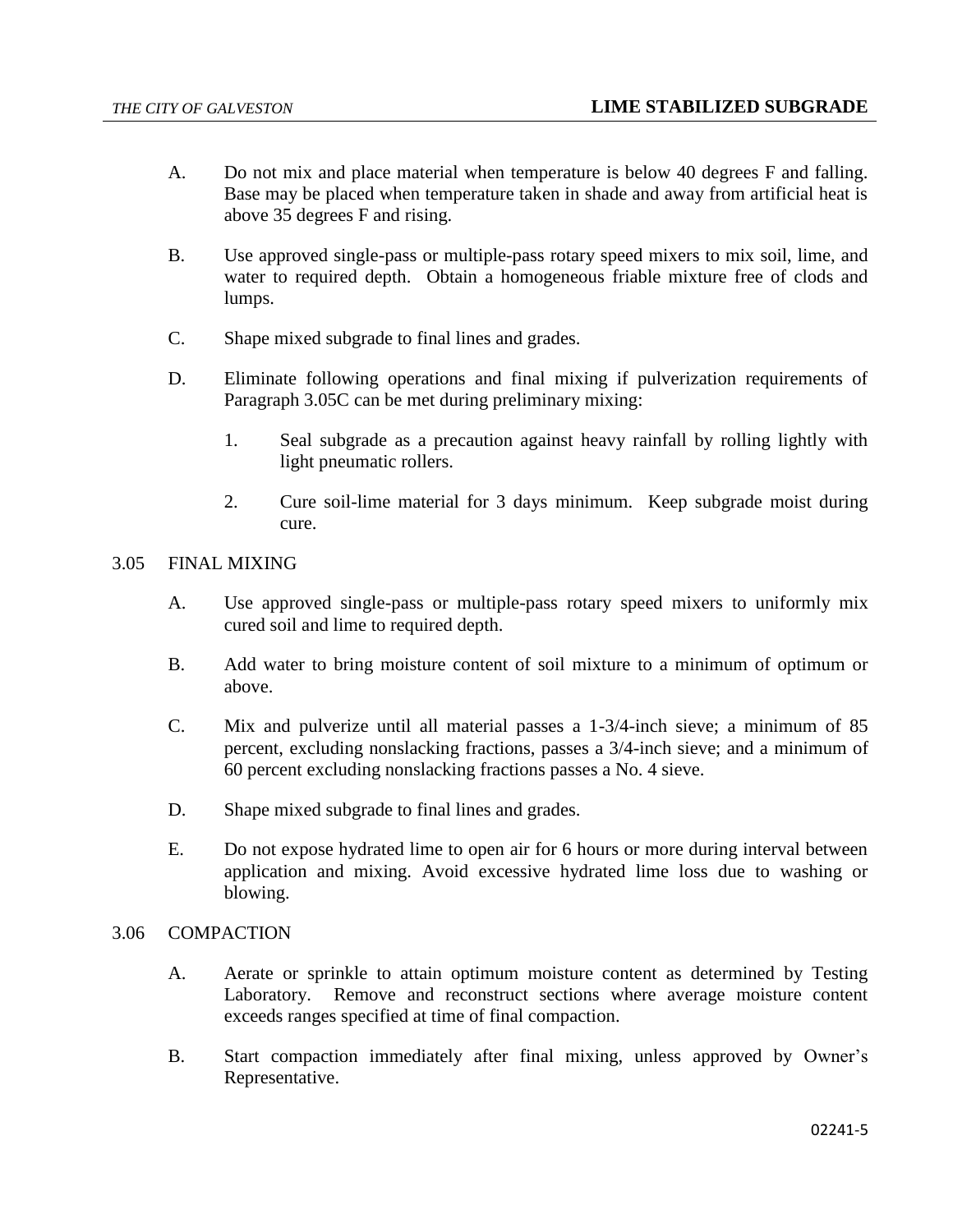- C. Spread and compact in two or more approximately equal layers where total compacted thickness is to be greater than 8 inches.
- D. Compact with approved heavy pneumatic or vibrating rollers, or a combination of tamping rollers and light pneumatic rollers. Begin compaction at the bottom and continue until entire depth is uniformly compacted.
- E. Do not allow stabilized base to mix with underlying material. Correct irregularities or weak spots immediately by replacing material and recompacting.
- F. Compact to following minimum densities at a moisture content of optimum to 3 percent above optimum as determined by ASTM D698, unless otherwise indicated on the Drawings:
	- 1. Areas to receive pavement without subsequent base course: Minimum density of 98 percent of maximum dry density.
	- 2. Areas to receive subsequent base course: Minimum density of 95 percent of maximum dry density.
- G. Seal with approved light pneumatic tired rollers: Prevent surface hair line cracking. Rework and recompact at areas where hairline cracking develops.
- 3.07 CURING
	- A. Moist cure for a minimum of 3 days before placing base or surface course, or opening to traffic. Time may be adjusted as approved by Owner's Representative. Subgrade may be opened to traffic after 2 days if adequate strength has been attained to prevent damage. Restrict traffic to light pneumatic rollers or vehicles weighing less than 10 tons.
	- B. Keep subgrade surface damp by sprinkling. Roll with light pneumatic roller to keep surface knit together.
	- C. Place base, surface, or seal course within 14 days after final mixing and compaction unless prior approval is obtained from Owner's Representative.

## 3.08 TOLERANCES

- A. Completed surface shall be smooth and conform to typical section and established lines and grades.
- B. Top of compacted surface: Plus or minus 1/4 inch in cross section or in 16-foot length.
- 3.09 FIELD QUALITY CONTROL